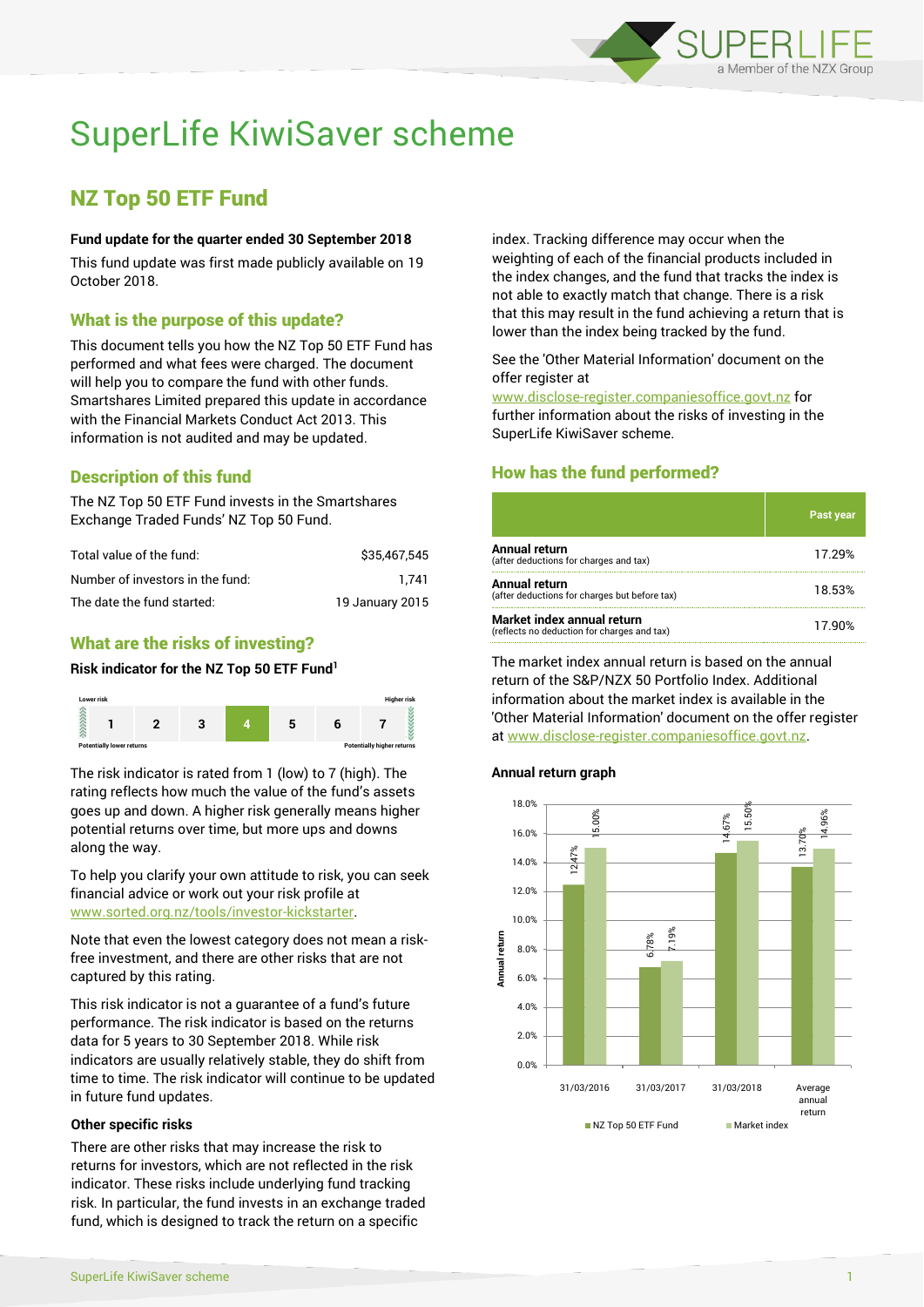

This shows the return after fund charges and tax for each year ending 31 March since the fund started. The last bar shows the average annual return since the fund started, up to 30 September 2018.

**Important:** This does not tell you how the fund will perform in the future.

Returns in this update are after tax at the highest prescribed investor rate (PIR) of tax for an individual New Zealand resident. Your tax may be lower.

# What fees are investors charged?

Investors in the NZ Top 50 ETF Fund are charged fund charges. In the year to 31 March 2018 these were:

|                                                    | % per annum of fund's<br>net asset value |  |
|----------------------------------------------------|------------------------------------------|--|
| <b>Total fund charges</b>                          | 0.58%                                    |  |
| Which are made up of:                              |                                          |  |
| <b>Total management and administration charges</b> | 0.58%                                    |  |
| Including:                                         |                                          |  |
| Manager's basic fee                                | 0.35%                                    |  |
| Other management and<br>administration charges     | 0.23%                                    |  |
| Other charges                                      | Dollar amount per investor               |  |
| Administration fee                                 | \$30 per annum                           |  |

Investors may also be charged individual action fees for specific actions or decisions (for example, if an investor has a financial adviser and has agreed to pay a fee to the adviser for providing financial advice). See the Product Disclosure Statement for the SuperLife KiwiSaver scheme for more information about those fees.

Small differences in fees and charges can have a big impact on your investment over the long term.

## Example of how this applies to an investor

Jess had \$10,000 in the fund and did not make any further contributions. At the end of the year, Jess received a return after fund charges were deducted of \$1,729 (that is 17.29% of her initial \$10,000). Jess paid other charges of \$30. This gives Jess a total return after tax of \$1,699 for the year.

## What does the fund invest in?

#### **Actual investment mix**

This shows the types of assets that the fund invests in.



#### **Target investment mix**

This shows the mix of assets that the fund generally intends to invest in.

| <b>Asset Category</b>        | <b>Target asset mix</b> |
|------------------------------|-------------------------|
| Cash and cash equivalents    | 1.00%                   |
| New Zealand fixed interest   |                         |
| International fixed interest |                         |
| Australasian equities        | 99.00%                  |
| International equities       |                         |
| Listed property              |                         |
| Unlisted property            |                         |
| Commodities                  |                         |
| Other                        |                         |